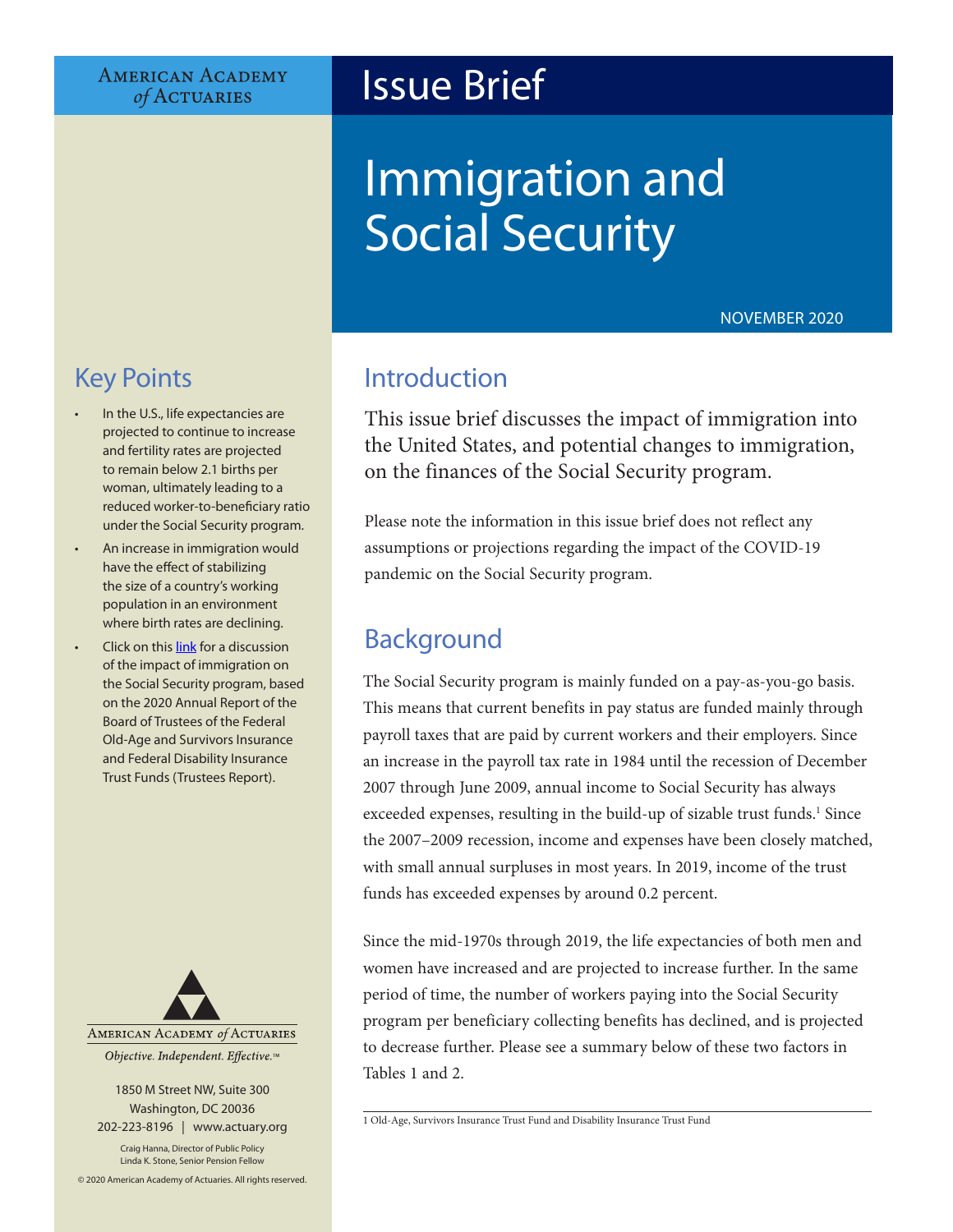#### **Table 1**

|                | Life Expectancy* |                   |  |
|----------------|------------------|-------------------|--|
| In the Year    | 65 Year-Old Man  | 65 Year-Old Woman |  |
| 1975           | 137              | 18.0              |  |
| 2019           | 181              | 20.6              |  |
| Projected 2035 | 191              | 216               |  |

\*Historical and Projected Period Life Expectancies are provided in Table V.A4 of the 2020 OASDI Trustees Report.

#### **Table 2**

| In the Year    | Worker per Beneficiary* |
|----------------|-------------------------|
| 1974-2008      | $32-34$                 |
| 2019           | 28                      |
| Projected 2035 | フ3                      |

\*Historical and Projected Number of Covered Workers per OASDI Beneficiary are provided in Figure II.D3 of the 2020 OASDI Trustees Report.

Each year, the Office of the Chief Actuary at the Social Security Administration (OCACT) performs a projection of the finances of the Social Security system as overseen by the Social Security Board of Trustees. The report issued is called the *Annual Report of the Board of Trustees of the Federal Old-Age and Survivors Insurance and Federal Disability Insurance Trust Funds* (Trustees Report). According to the 2020 Social Security Trustees Report, because the life expectancy of retirees is improving and the number of workers per beneficiary is declining, income to the trust funds is projected to fall short of expenses each year beginning in 2021, requiring that the trust funds be drawn down to continue paying scheduled benefits. According to the long-range projection in the Trustees Report, using the intermediate assumptions, the trust funds will be depleted in 2035. In the years immediately following, income will be sufficient to pay only 79% of scheduled benefits. As with all assumptions outlined in the Trustees Report, the intermediate assumption reflects the trustees' best estimate of future experience. Because the future is uncertain, the Trustees Report also includes the results of projections under low-cost and high-cost immigration assumptions. The low-cost and high-cost scenarios are provided to demonstrate a range of possible future results. The Trustees Report does not take into account the effects of the COVID-19 pandemic.

**Members of the Social Security Committee include Ron Gebhardtsbauer, MAAA, FSA—***Chairperson***; Amy Kemp, MAAA, ASA, EA—***Vice Chairperson***; Janet Barr, MAAA, ASA; Gordon Enderle, MAAA, FSA; Margot Kaplan, MAAA, ASA, FCA; Eric Klieber, MAAA, FSA; Alexander Landsman, MAAA, FSA, EA; Leslie Lohmann, MAAA, FSA, FCA, FCIA, EA; Gerard Mingione, MAAA, FSA, FCA, EA, CERA; and Brian Murphy, MAAA, FSA, FCA, EA.**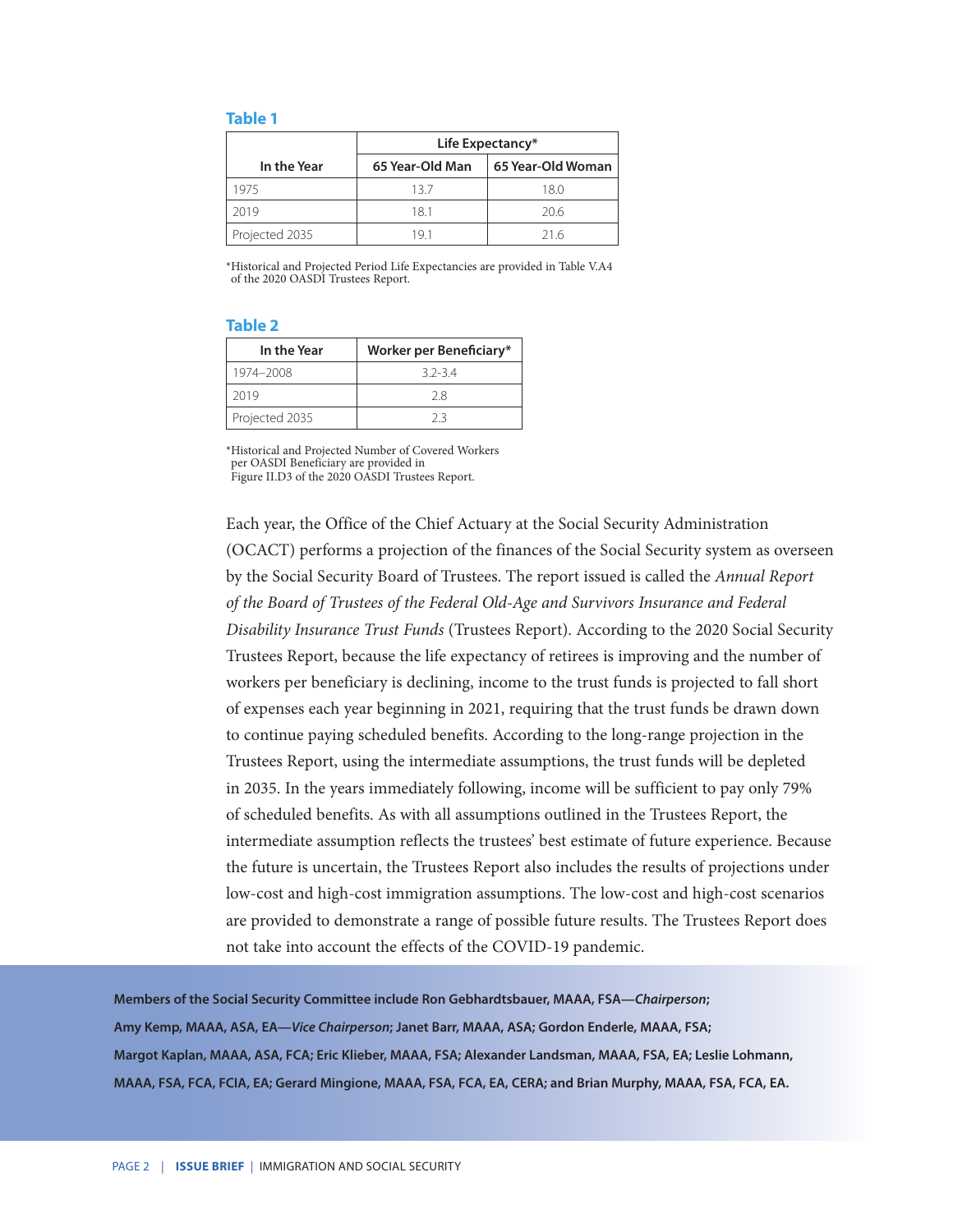## Fertility Rate

In their projections, the trustees make an assumption regarding the number of births per year, or birth rate, for women at each age from 14 to 49. From this they derive the fertility rate—the average number of births per woman over her lifetime assuming survival to age 49. The fertility rate in the United States has fluctuated over the years, reaching a high of 3.68 births per woman in 1957. However, the fertility rate has been below 1.90 births for 2011 through 2019, reaching an estimated 1.71 births in 2019. A study by the Pew Research Center indicated that women in the U.S. are delaying motherhood until later ages.<sup>2</sup> Another study by the Pew Research Center indicated there has been an increase in the number of childless, one-child, and two-child families and a decrease in the number of three-child and four-child families.<sup>3</sup> A fertility rate less than 2.1 births per woman will tend to decrease the size of the U.S. population in the future, because deaths will begin to outnumber births, assuming for the moment no net increase in immigration. The Trustees Report, using the intermediate assumptions, projects an ultimate fertility rate of 1.95 births per woman. This is a major factor in the decline in the number of workers per Social Security beneficiary described in the preceding paragraph.

#### Immigration

An increase in immigration would have the effect of stabilizing the size of a country's working population in an environment where birth rates are declining. Because immigrants tend to be younger workers, they pay taxes immediately into the Social Security program, while they receive benefits many years into the future—or, sometimes, not at all. Further, immigrant women tend to have higher birth rates than U.S.-born women, increasing the overall U.S. fertility rate, which extends the positive tax-paying effect into future generations.

For purposes of this discussion, immigrants are described as either lawful permanent residents (LPRs) or other-than-LPRs. LPRs include permanent residents, who have been given authorization to live and work in the U.S., and those granted refugee status up to an annual refugee ceiling. Other-than-LPRs are foreign workers, students with temporary visas, and undocumented immigrants. The number of refugees, who represent a portion of the total immigrants entering the U.S., varies each year depending on worldwide events and the U.S. policy regarding the maximum refugees allowed to enter the country. A study by the Pew Research Center states that, "From fiscal years 1990 to 1995, an average of about 116,000 refugees arrived in the U.S. each year.<sup>4</sup> In fiscal year 2020, the number

of refugees entering the U.S. is limited to 18,000. In recent years, approximately 1 million

<sup>2</sup> ["They're Waiting Longer, but U.S. Women Today More Likely to Have Children Than a Decade Ago";](https://www.pewsocialtrends.org/2018/01/18/theyre-waiting-longer-but-u-s-women-today-more-likely-to-have-children-than-a-decade-ago/) Pew Research Center; Jan. 18, 2018. 3 ["Family Size Among Mothers"](https://www.pewsocialtrends.org/2015/05/07/family-size-among-mothers/); Pew Research Center; May 7, 2015.

<sup>4</sup> ["Key Facts About Refugees to the U.S.](https://www.pewresearch.org/fact-tank/2019/10/07/key-facts-about-refugees-to-the-u-s/)"; Pew Research Center; October 7, 2019.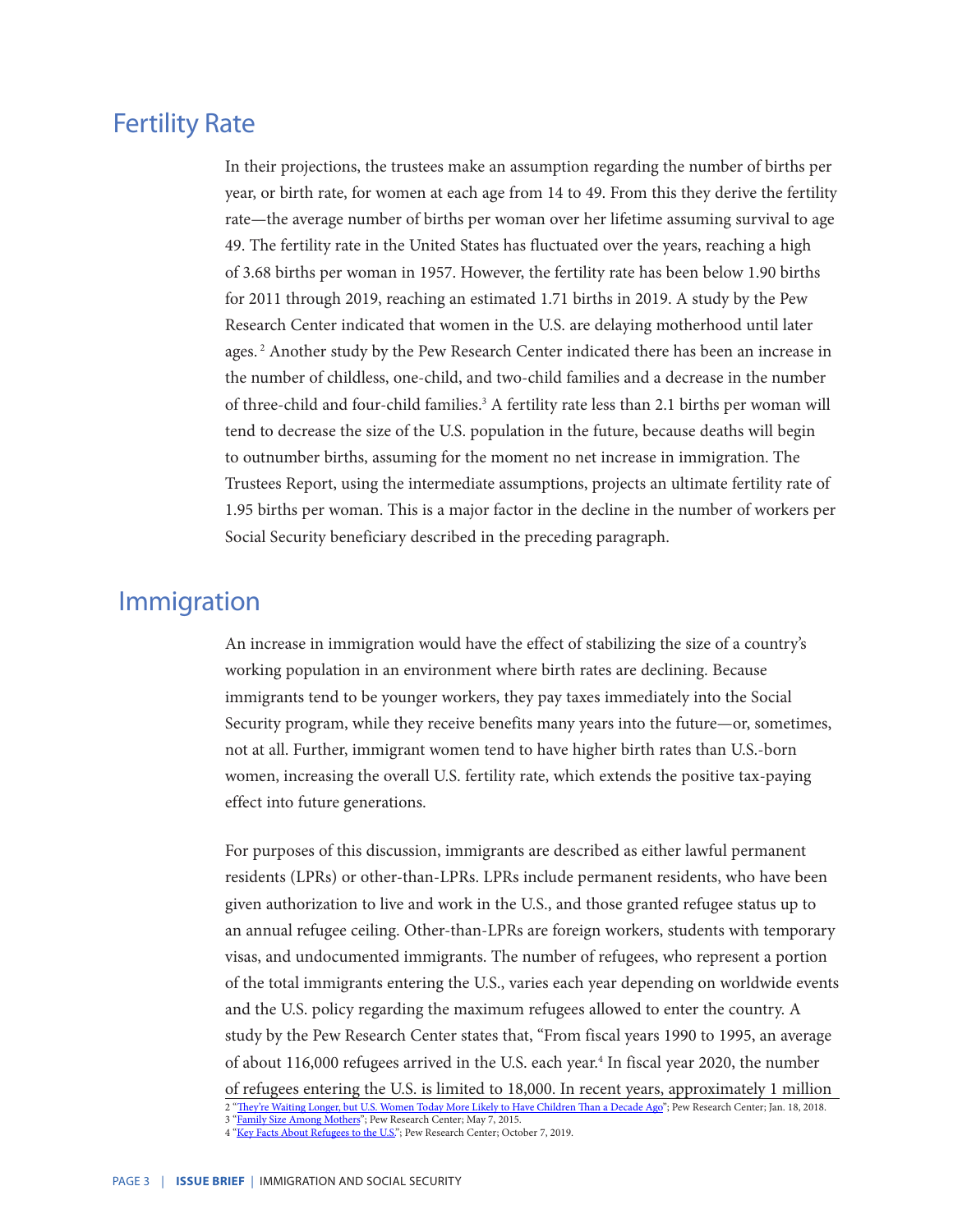immigrants obtain LPR status in the U.S. each year. Below is Table 3, a summary of the total LPRs that have entered the U.S. from fiscal year 2014 to 2018, as published by the Department of Homeland Security:<sup>5</sup>

#### **Table 3**

| <b>Fiscal Year</b> | <b>Immigrants Obtaining</b><br><b>LPR Status</b> |
|--------------------|--------------------------------------------------|
| 2014               | 1,016,518                                        |
| 2015               | 1,051,031                                        |
| 2016               | 1,183,505                                        |
| 2017               | 1,127,167                                        |
| 2018               | 1,096,611                                        |

In accordance with the law, all employers must withhold Social Security taxes from a worker's paycheck. However, if an employer is paying a worker informally without withholding Social Security taxes, the compensation earned under that arrangement is not taxed and not contributing to the Social Security program. However, all immigrants in LPR or other-than-LPR status being paid in compliance with payroll withholding and reporting rules (albeit sometimes using expired visas or false Social Security Numbers) are contributing to the Social Security program. Even if they contribute to the system, an immigrant working in other-than-LPR status and remaining in that status will not be eligible to collect benefits under the Social Security program.

The Trustees Report includes historical counts of immigrants by category and assumptions regarding counts of future total net immigration for low-cost, intermediate, and high-cost scenarios. The trustees make five independent assumptions regarding future immigration: numbers of entrances and exits by LPRs, numbers of entrances and exits by other-than-LPRs, and number of changes in status from other-than-LPR to LPR. The first four determine the total net number of immigrants each year. The last does not affect the number of immigrants, but does affect the balance between LPR and otherthan-LPR status among immigrants in the country. The assumptions take into account the current immigration law but not future potential law changes. (See the Academy's issue brief *Assumptions Used to Evaluate Social Security's Financial Condition*. 6 )

<sup>5</sup> Table 1 of the 2018 Yearbook of Immigration Statistics—<https://www.dhs.gov/immigration-statistics/yearbook/2018> 6<https://www.actuary.org/category/site-section/public-policy/pension/pension-social-security>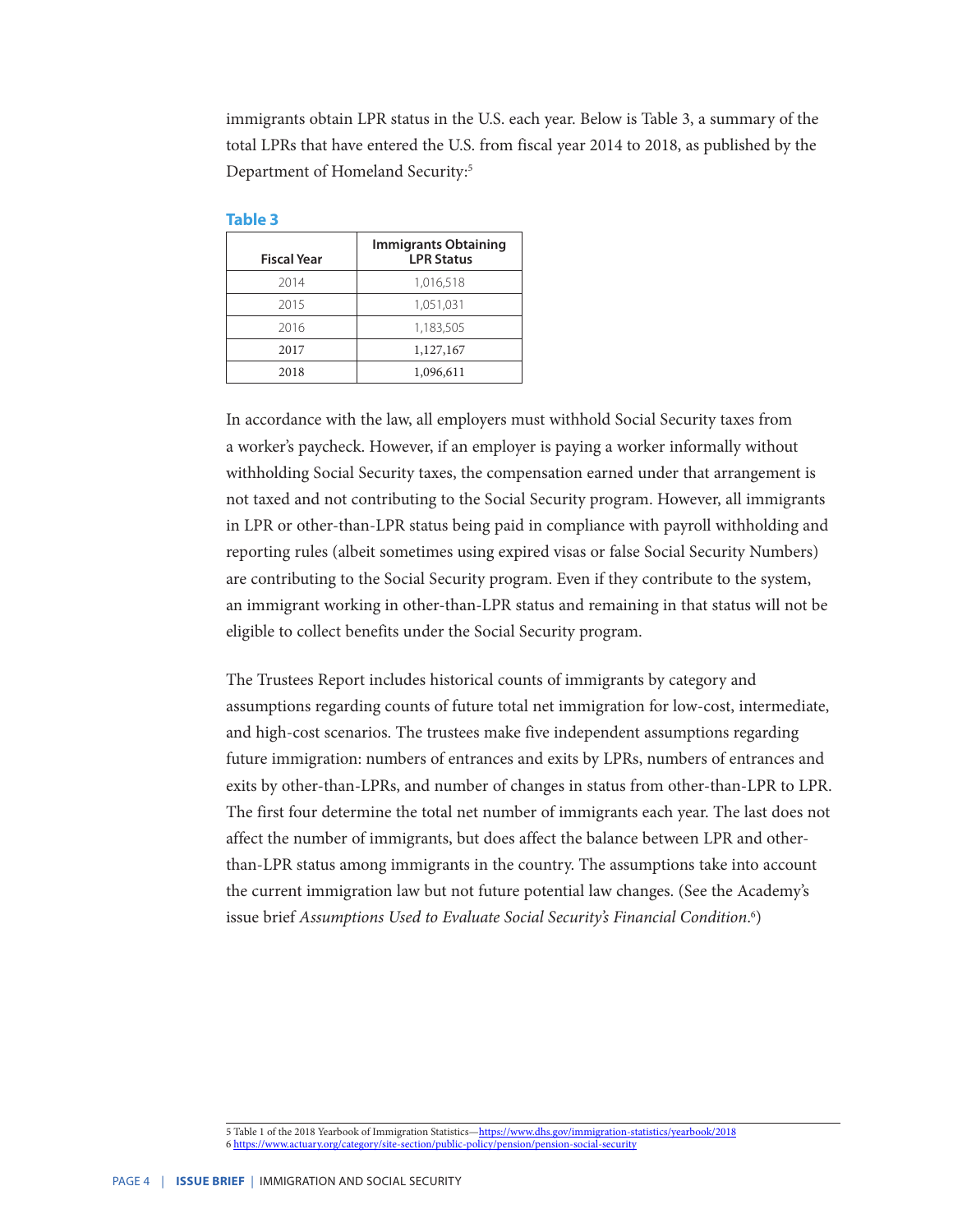## Historical Perspective on Immigration

Table V.A2. from the 2020 Trustees Report<sup>7</sup> shows historical numbers of net LPR and other-than-LPR immigrants entering (or exiting) the program. Chart 1 below summarizes this data at five-year intervals from 1980 to 2010 and each year thereafter through 2019. In 2019, the net LPR immigrants was 825,000 and the net other-than-LPR immigrants was 642,000.



#### **Chart 1**

Another way of looking at immigration from an historical perspective is to calculate annual rates of immigration by dividing counts of immigrants in a year by the Social Security population in that year. This provides context to the historical counts of immigrants and highlights changes over time. Since 1980, the historical rates of immigrants per 1,000 persons have averaged 3.7 persons.<sup>8</sup> The year 2005 showed the highest rate of net immigrants of 6.7 per 1,000 persons, and the year 2008, during the depth of that recessionary period, showed the lowest rate of net immigrants of 0.3. In 2019, there were 4.4 immigrants per 1,000 persons. As public policy regarding immigration has varied, the number of immigrants per 1,000 persons has varied. Variations by year occur depending on U.S. immigration policy and worldwide economic and political influences.

<sup>7</sup> [https://www.ssa.gov/oact/TR/2020/V\\_A\\_demo.html#301601](https://www.ssa.gov/oact/TR/2020/V_A_demo.html#301601)

<sup>8</sup> Historical and Projected Total Net Immigration values are provided in Table V.A2 of the 2020 OASDI Trustees Report. Historical and Projected Social Security Area Population on July 1 values are provided in Table V.A3 ([https://www.ssa.gov/oact/TR/2020/V\\_A\\_demo.](https://www.ssa.gov/oact/TR/2020/V_A_demo.html#271410) [html#271410\)](https://www.ssa.gov/oact/TR/2020/V_A_demo.html#271410) of the 2020 OASDI Trustees Report. Ratios were calculated as Total Net Immigration in the numerator and Social Security Area Population on July 1 in the denominator.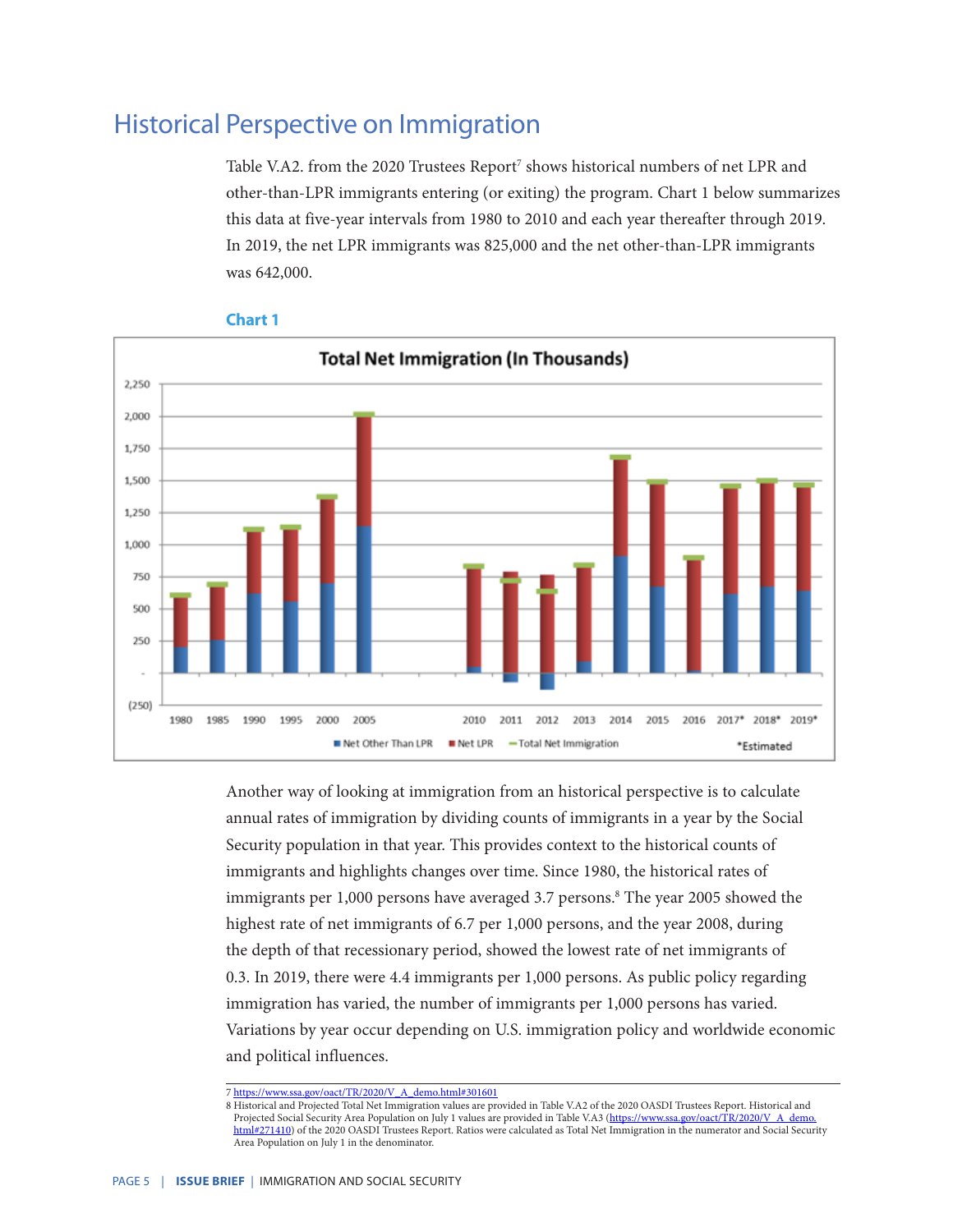## Immigration Assumptions

In the Trustees Report, the assumed rates of immigration and emigration will remain constant over the 75-year projection period with one exception: The assumed rate of emigration of the other-than-LPR population increases gradually, resulting in a gradual decline in net total immigration. The assumed average annual number of total net immigrants entering the Social Security program during the 75-year projection period is about 1.26 million for the intermediate assumption, 1.60 million for the low-cost assumption, and 950,000 for the high-cost assumption. Because the payroll taxes projected to be paid into the program from the immigrant population exceed the benefits they will receive over the next 75 years, a higher rate of net immigration reduces the cost of the system as a percentage of taxable wages. Thus, the number of immigrants is higher under the low-cost assumption, and lower under the high-cost assumption. Table V.A2. from the Trustees Report also shows the trustees' projections for the number of net LPR and net other-than-LPR immigrants. Chart 2 below presents the projected net immigration levels from Table V.A2 of the Trustees Report.

#### **Chart 2**

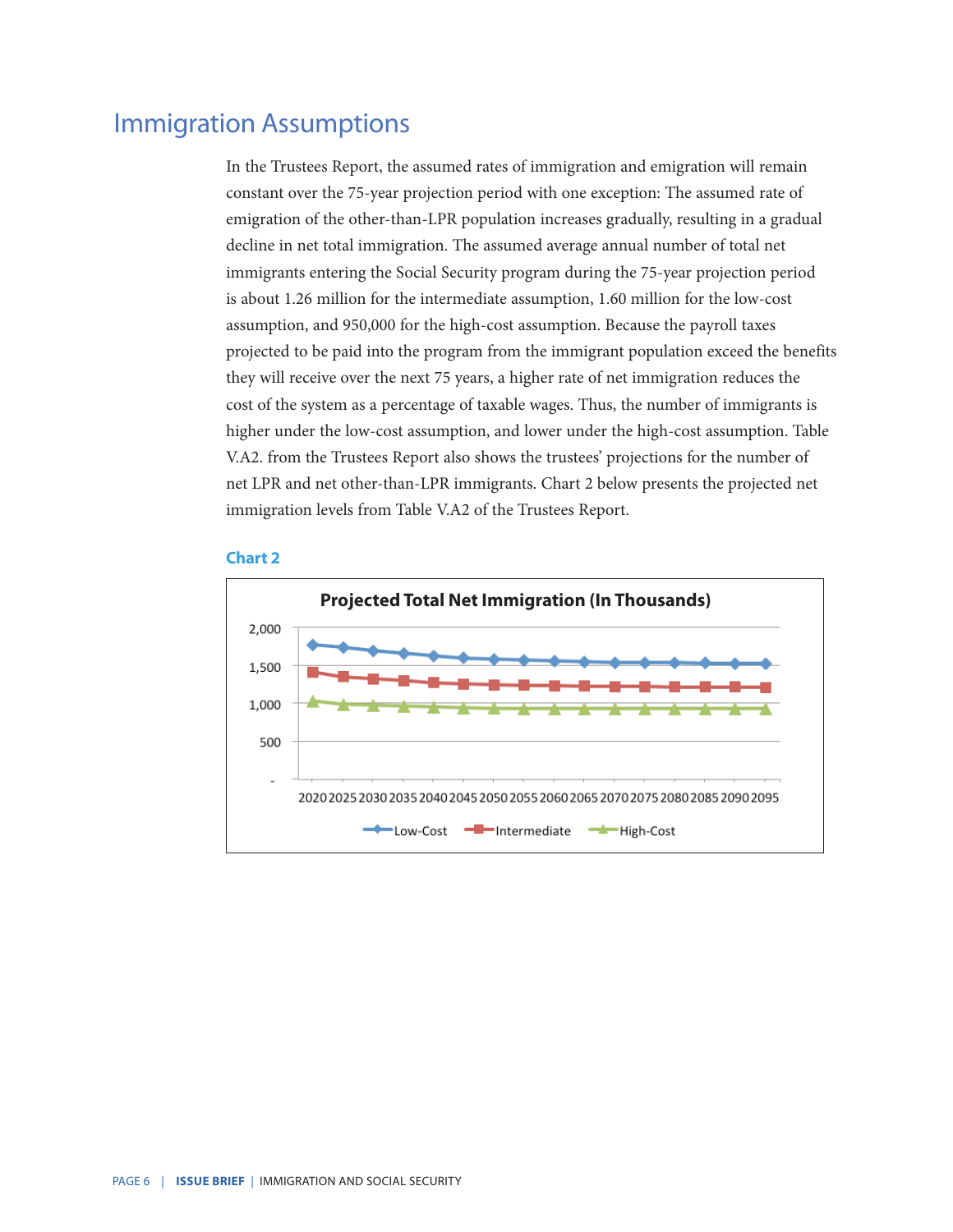In Chart 3 below, the total annual number of net immigrants from Table V.A2 of the Trustees Report is compared to annual U.S. population estimates from Table V.A3 of the Trustees Report and shown as the ratio of net immigrants per 1,000 persons.





Note that, while the absolute numbers of net immigrants under each of the three assumptions decline slowly until reaching an ultimate constant level, the immigration rates—expressed as the number of net immigrants per 1,000 members of the covered population—decline more steeply, and continue declining through the period covered by the graph. This is the result of projected increases in the covered population.

Another effect is that, while the differences between the numbers of immigrants under the three assumptions remain constant over time, the immigration rates converge. Thus, the net immigration rates per 1,000 in 2020 are 4.2 for the intermediate assumption, 5.3 for the low-cost assumption and 3.1 for the high-cost assumption, but decline by 2095 to 2.6 for the intermediate assumption, 2.8 for the low-cost assumption and 2.3 for the high-cost assumption. Assumed immigration rates have declined in the recent past, and the immigration rates under the low-cost, intermediate and high-cost scenarios do not vary greatly. Expressing projected immigration as a constant percentage of the projected population (instead of a fixed number of immigrants, as circumscribed by law) would show an increased impact due to immigration.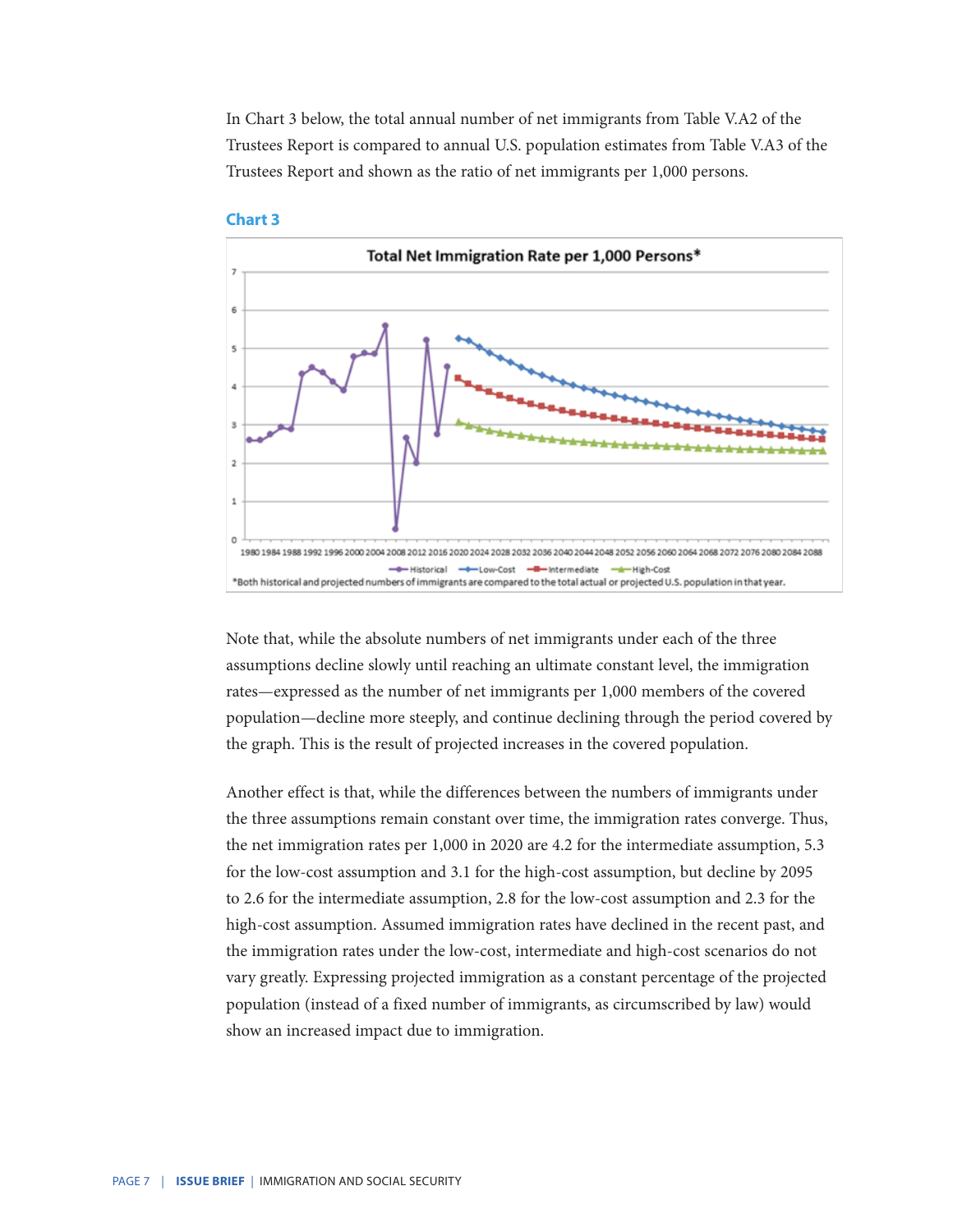Chart 3 graphs the assumed immigration rates. It illustrates smooth variations year by year. However, rates have historically varied widely in some years in comparison, depending on U.S. immigration policy and worldwide economic and political influences. Any changes in the U.S. immigration policy could result in increases or decreases in the actual amount of total net immigration, compared to the projected amounts outlined above.

The 2020 Trustees Report states the following:

 "Demographers express a wide range of views about the future course of immigration for the United States. Some believe that net immigration will increase substantially in the future. Others believe that potential immigrants may be increasingly attracted to other countries, that the number of potential immigrants may be lower due to lower birth rates in many countries, or that changes in the law or enforcement of the law will reduce immigration."

#### Potential Impact of Changes in Immigration Rates

Setting aside the perspectives in the policy debate regarding immigration policy, it is important to note that an increase in immigration leads to a decrease in the deficit of the Social Security program. With the United States fertility rate at a 75-year low, more working immigrants paying into the system would have the effect of slowing the downward progression toward trust fund reserve depletion and the 2.3 worker-tobeneficiary ratio currently projected in 2035.

Information from Table VI.D39 from the 2020 Trustees Report, excerpted below, shows the impact of two alternate immigration assumptions on the income and cost rates of the Social Security program. Under the intermediate assumptions, with average total net immigration of 1.261 million people, the 75-year actuarial deficit of costs over income is 3.21% of taxable payroll. Under a sensitivity test where average total net immigration is decreased to the high-cost assumption of 946,000 people, the 75-year deficit of costs over income increases to 3.47% of taxable payroll. If average total net immigration is increased to the low-cost assumption of 1.598 million, the 75-year deficit of costs over income decreases to 2.96% of taxable payroll.

<sup>9</sup> [https://www.ssa.gov/oact/tr/2020/VI\\_D\\_LRsens.html#100036](https://www.ssa.gov/oact/tr/2020/VI_D_LRsens.html#100036)